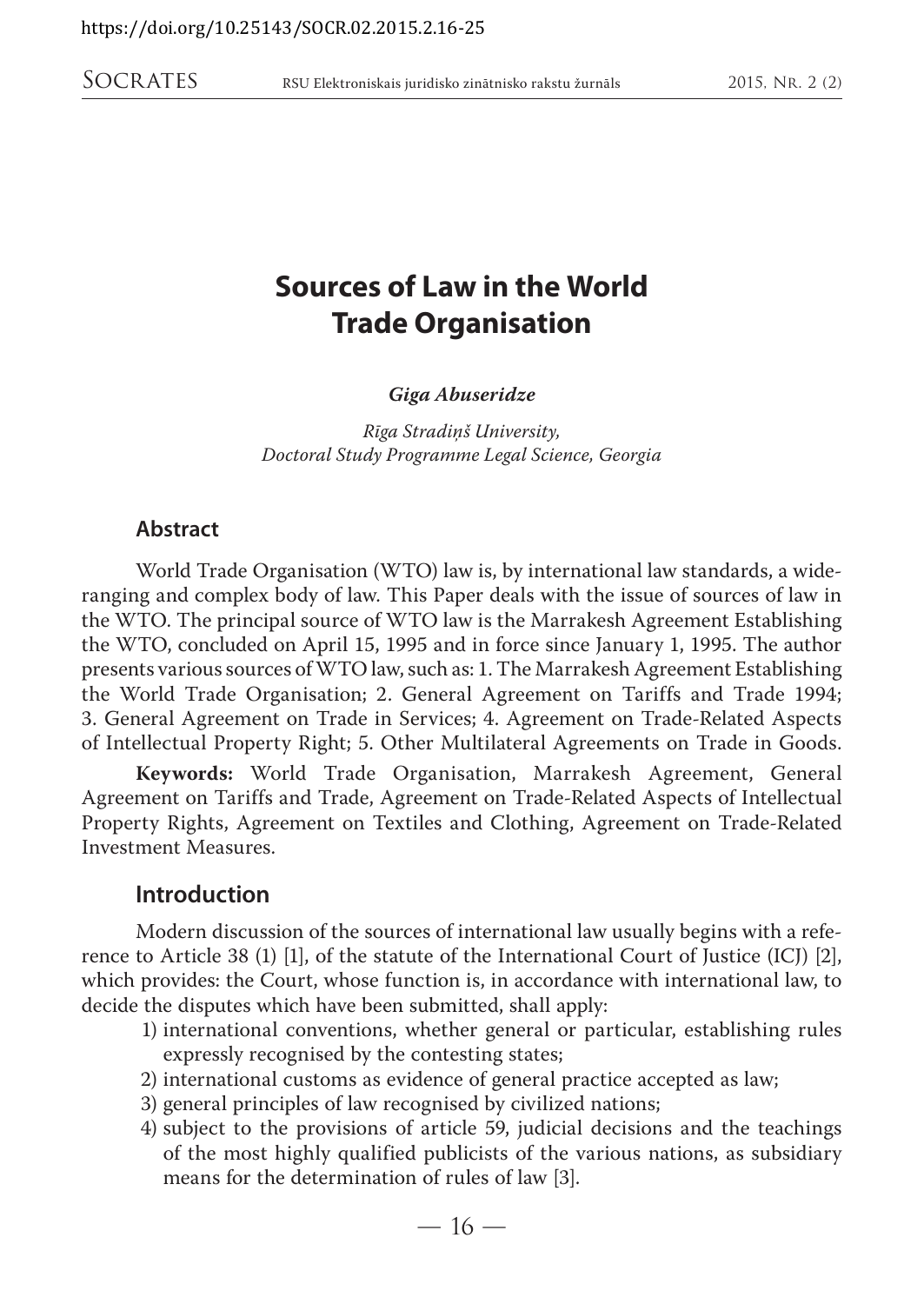The WTO agreement is a "particular" international convention within the meaning of Article 38 (1) (a), as are the agreements and legal instruments annexed thereto. The agreements annexed to the WTO agreement are known as the WTO agreements or the covered agreements. The Dispute Settlement Understanding (DSU) governs resolution of disputes concerning the substantive rights and obligations of the WTO members under the covered agreements. According to the Article 38 (1) (a) the rules of the DSU "are expressly recognised by the contesting states" that are parties to WTO dispute settlement procedures.

The fundamental source of law in the WTO is, therefore, the texts of the relevant covered agreements themselves. All legal analysis begins there. As stated by the WTO Appellate Body, which was established by Article 17 of the DSU, "the proper interpretation of the Article is, first of all, a textual interpretation" [4].

The agreements, however, do not exhaust the sources of potentially relevant law. On the contrary, all of the subparagraphs of Article 38 (1) are potential sources of the law in the WTO dispute settlement. More specifically, prior practice under the WTO's predecessor, the General Agreement on Tariffs and Trade (GATT) including reports of GATT dispute settlement panels; WTO practice, particularly report of dispute settlement panels and the WTO Appellate body; custom; the teachings of highly qualified publicists; general principles of law; and other international instruments all contribute to the rapidly growing and increasingly important body of law know as "WTO law".

While there is no explicit equivalent to Article 38 (1) in the Dispute Settlement Understanding or any other of the covered agreements, its terms are effectively brought into WTO dispute settlement by article 3.2 and 7 of the DSU. Article 3.2 specifies that the purpose of dispute settlement is to clarify the provisions of the WTO Agreements "in accordance with customary of interpretation of public international law". Article 7 specifies the terms of reference for panels shall be "to examine, in the light of the relevant provisions in the covered agreements cited by the parties to the dispute, the matter referred to the DSB and to address the relevant provisions in any covered agreement or agreements cited by the parties to the dispute" [5].

The "DSB" is the dispute settlement body, established by the DSU, with "the authority to establish panels, adopt panel and Appellate Body reports, maintain surveillance of implementation of rulings and recommendations, and authorise suspension of concessions and other obligations under the covered agreements" [6].

### **The Marrakesh Agreement Establishing the World Trade Organisation**

The Marrakesh Agreement Establishing the World Trade Organisation (the WTO Agreements) is the most ambitious and far-reaching international trade agreement ever concluded [7]. It consists of a short basic agreement (of sixteen articles)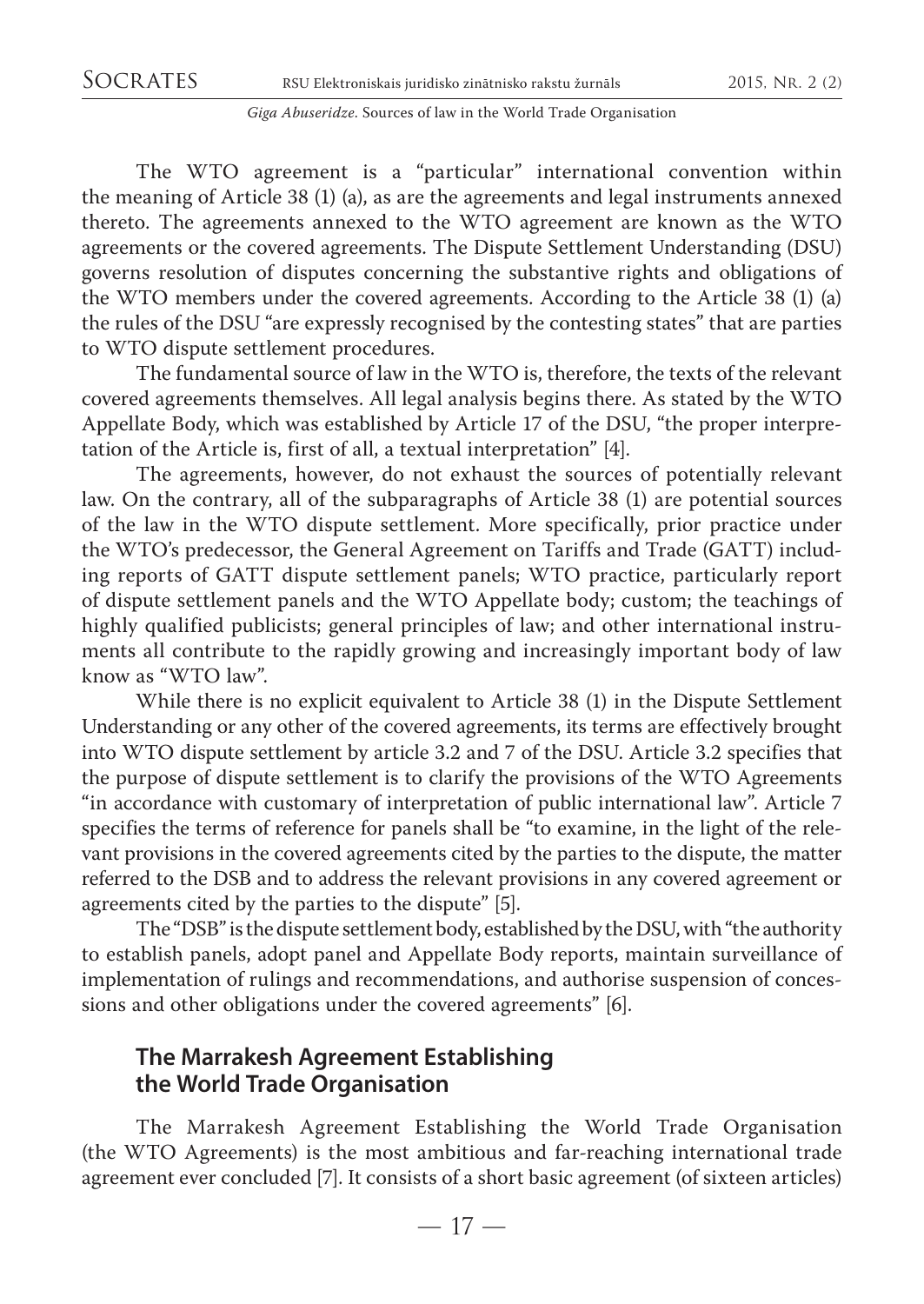and numerous other agreements included in the annexes to this basic agreement. Realating to the relationship between the WTO Agreement and the agreements in the annexes as well as on the binding nature of the latter agreements, Article II of the WTO Agreement states:

- 1. The agreements and associated legal instruments included in Annexes 1, 2 and 3 (hereinafter referred to as multilateral trade agreements) are integral parts of this agreement, binding pm all member;
- 2. The agreements and associated legal instruments included in annex 4 (hereinafter referred to as "Plurilateral Trade Agreements") are also a part of this agreement for those members that have accepted them, and are binding to those members. The plurilateral trade agreements do not create either obligations or rights for members that have not accepted them [8].

While the WTO agreement consists of many agreements, the Appellate Body in one of the first cases before it, Brazil-Desiccated Coconut (1997), stressed that the WTO agreement had been accepted by the WTO members as a single undertaking [9]. The provisions of these agreements represent "an inseparable package of rights and disciplines which have to be considered in conjunction" [10]. Thus, the WTO Agreements is seen as a single treaty. However, it should be noted that the agreements making up the WTO agreement were negotiated in multiple separate committees, which operated quite independently and without much coordination. Only towards the end of the Uruguay Round were some efforts made at coordinating and harmonising the texts of the various agreements. At that stage, however, the negotiators for fear of seeing disagreement re-emerge were often unwilling to change the agreed texts, and some "inconsistencies" or "tensions" between the texts remain. Note that Article XVI : 3 of the WTO agreement provides:

In the event if conflict between a provision of this Agreement and a provision of any of the Multilateral Trade Agreements, the provision of this Agreement shall prevail to the extent of the conflict [11].

Most of the substantive WTO law is found in the agreements contained in Annex 1. This annex consists of three parts. Annex 1A contains thirteen multilateral agreements on trade in goods; Annex 1B contains the General Agreements on Trade in Services (the GATS); and Annex 1C – the Agreement on Trade related Aspects of Intellectual Property Rights (the TRIPS Agreement). The most important of the thirteen multilateral agreements on trade in goods, contained in Annex 1A, is the General Agreement on Tariffs and Trade 1994 (the GATT 1994). The plurilateral agreements in Annex 4 also contain provisions of substantive law but they are as set out in Article II:3 of the WTO Agreement, quoted above only binding upon those WTO members that are a party to these agreements. Annexes 2 and 3 cover, respectively, the Understanding on Rules and Procedures for the Settlement of Disputes (the DSU) and the Trade Policy Review Mechanism (the TPRM), and contain procedural provisions.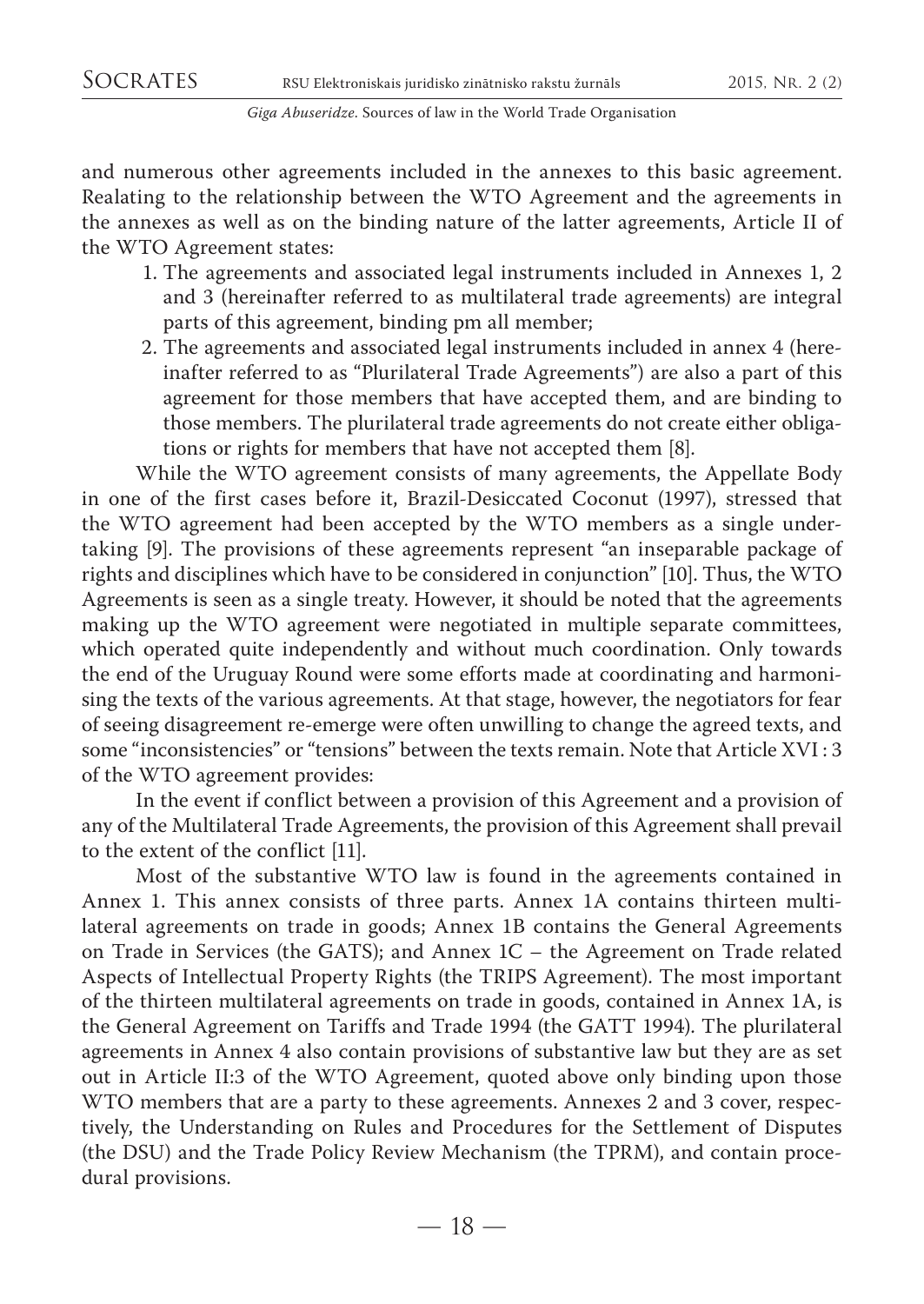## **General Agreements on Tariffs and Trade 1994**

The General Agreements on Tariffs and Trade (GATT) 1994 sets out the basic rules for trade in goods. This agreements is, however, somewhat unusual in its appearance and structure. Paragraph 1 of the introductory text of the GATT 1994 states:

The General Agreements on Tariffs and Trade 1994 (GATT) shall consist of:

- 1) the provisions in the General Agreements on Tariffs and Trade, dated October 30, 1947;
- 2) the provisions of the legal instruments set forth below that have entered into force under the GATT 1947 before the date of entry into force of the WTO agreements;
- 3) the Marrakesh Protocol to GATT 1994.

The GATT 1994 would obviously have been a less confusing and more userfriendly legal instrument if the negotiators had drafted a new text reflecting the basic rules on trade in goods as agreed during the Uruguay Round. If the negotiators had opted for a new text reflecting the basic rules on trade in goods, it would not have been possible to keep a lid of the many contentious issues relating to the interpretation and application of GATT provision [12].

The current arrangement obliges one to consult: (1) the provisions of the GATT 1947; (2) the provisions of relevant GATT 1947 legal instruments; and (3) the understandings agreed upon during the Uruguay Round in order to know what the GATT 1994 rules on trade in goods are. The negotiators were obviously aware that this arrangement might lead to some confusion, especially with regard to the continued relevance of the GATT 1947. They therefore felt the need to state explicitly in Article II:4 of the WTO agreement that: the General Agreement on Tariffs and Trade 1944 as specified in Annex A1 (hereinafter referred to as GATT 1944) is legally distinct from the General Agreement on Tariffs and Trade, dated October 30, 1947 (hereinafter referred to as GATT 1947).

It should be stressed that the GATT 1947 is, in fact, no longer in force. It was terminated in 1996. However, as explained, its provisions have been incorporated by reference in the GATT 1994.

The GATT 1994 contains rules on [13]: most favoured nation treatment (Article I); tariff concessions (Article II); national treatment on internal taxation and regulation (Article III); anti-dumping and countervailing duties (Article VI); Valuation for customs purposes (Article VII); customs fees and formalities (Article VIII); marks of origin (Article IX); the publication and administration on trade regulations (Article X); quantitative restrictions (Article XI); restrictions to safeguard the balanced of payment (Article XII); administration of quantitative restrictions (Article XIII); exchange arrangements (Article XV); Subsidies (Article XVI); State trading enterprises (Article XVII); governmental assistance to economic development (Article XVIII); safeguard measures (Article XIX); general exceptions (Article XX); Security exceptions (Article XXI); dispute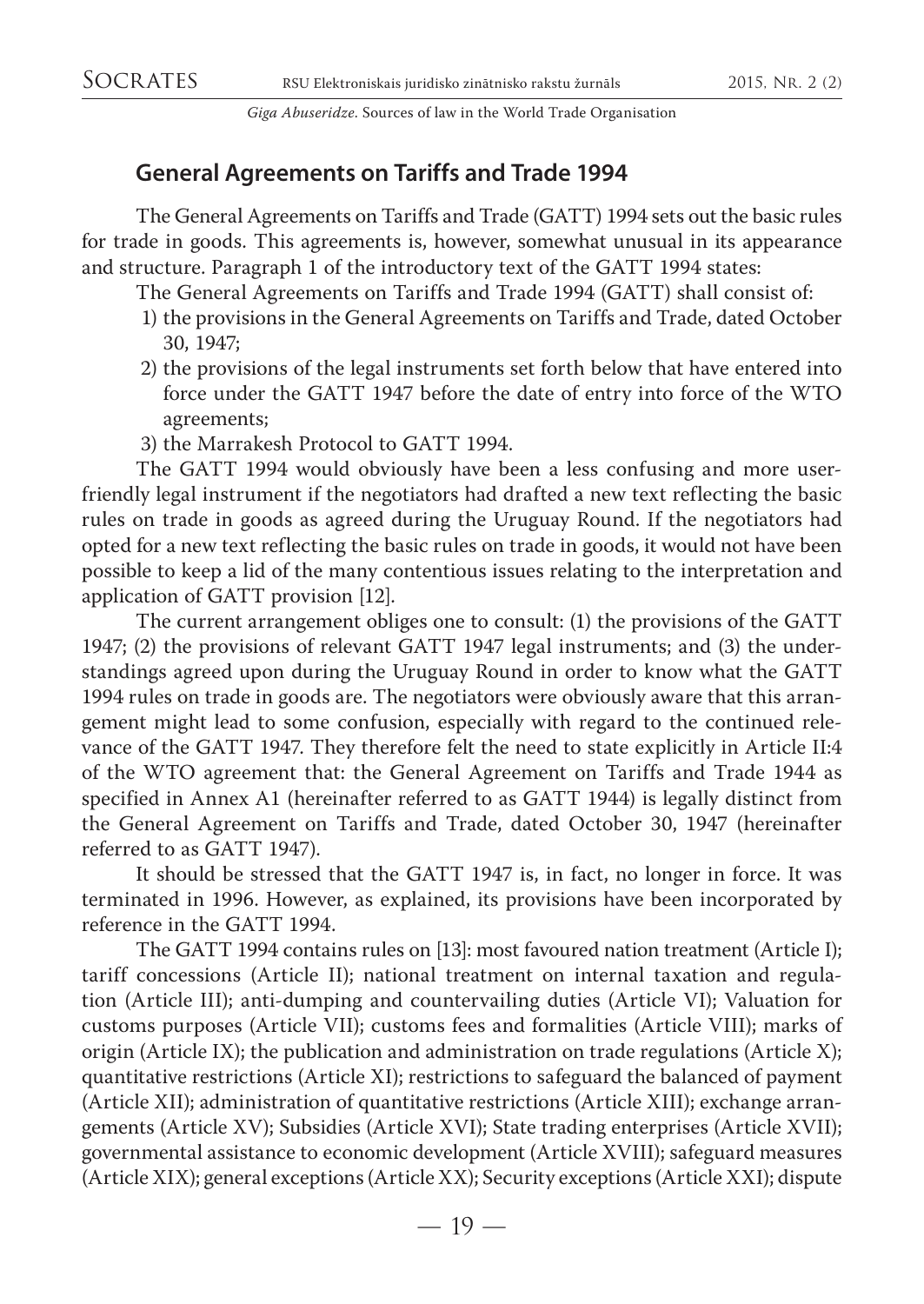settlement (Article XXII and XIII); regional economic integration (Article XXIV); modification on tariff schedules (Article XXIII) and tariff negotiations (Article XXVIII); and trade and development (Article XXXVIII).

A number of these provisions have been amended by one of the understandings, listed of paragraph 1(c) of the introductory text of the GATT 1994 and contained in the GATT 1994. Finally, the Marrakesh Protocol, which is an important part of GATT 1994, contains the national Schedules of Concessions of all WTO members. In these national Schedules, the commitments to eliminate or reduce customs duties applicable to trade in goods are recorded. The protocol is over 25,000 pages long, and is a key instrument for traders and trade officials.

## **General Agreement on Trade in Services**

The General Agreement on Trade in Services (the GATS) is the first ever multilateral agreement on trade in services [14]. It entered into force in January 1995 as a result of the Uruguay Round negotiations to provide for the extension of the multilateral trading system to services. All Members of the World Trade Organisation are signatories to the GATS and have to assume the resulting obligations [15]. Likewise, they are committed, pursuant to Article XIX of the GATS, to entering into subsequent rounds of trade liberalising negotiations. The first such Round started in January 2000 and was integrated later into the wider context of the Doha Development Agenda (the DDA). The GATS establishes a regulatory framework within which WTO members can undertake and implement commitments for the liberalisation on trade in services. The GATS covers measures of Members affecting trade in services.

Trade in services is defined in Article I:2 of the GATS as the supply of a service: (1) from the territory of one member into the territory of any other member (crossborder supply); (2) in the territory of one member to a service consumer of any other member (consumption abroad); (3) by a service supplier of on member, through a commercial presence in the territory of any other member (supply through a commercial presence); and (4) by a service supplier of one member, through the presence of natural persons of a member in the territory of any other member (supply through the presence of natural persons) [16].

## **Agreement on Trade-Related Aspects of Intellectual Property Rights**

The WTO's Agreement on Trade-Related Aspects of Intellectual Property Rights (the TRIPS), negotiated in the 1986–1994 Uruguay Round, introduced intellectual property rules into the multilateral trading system for the first time [17]. One of the main objectives of the World Trade Organisation (WTO) is to facilitate the world's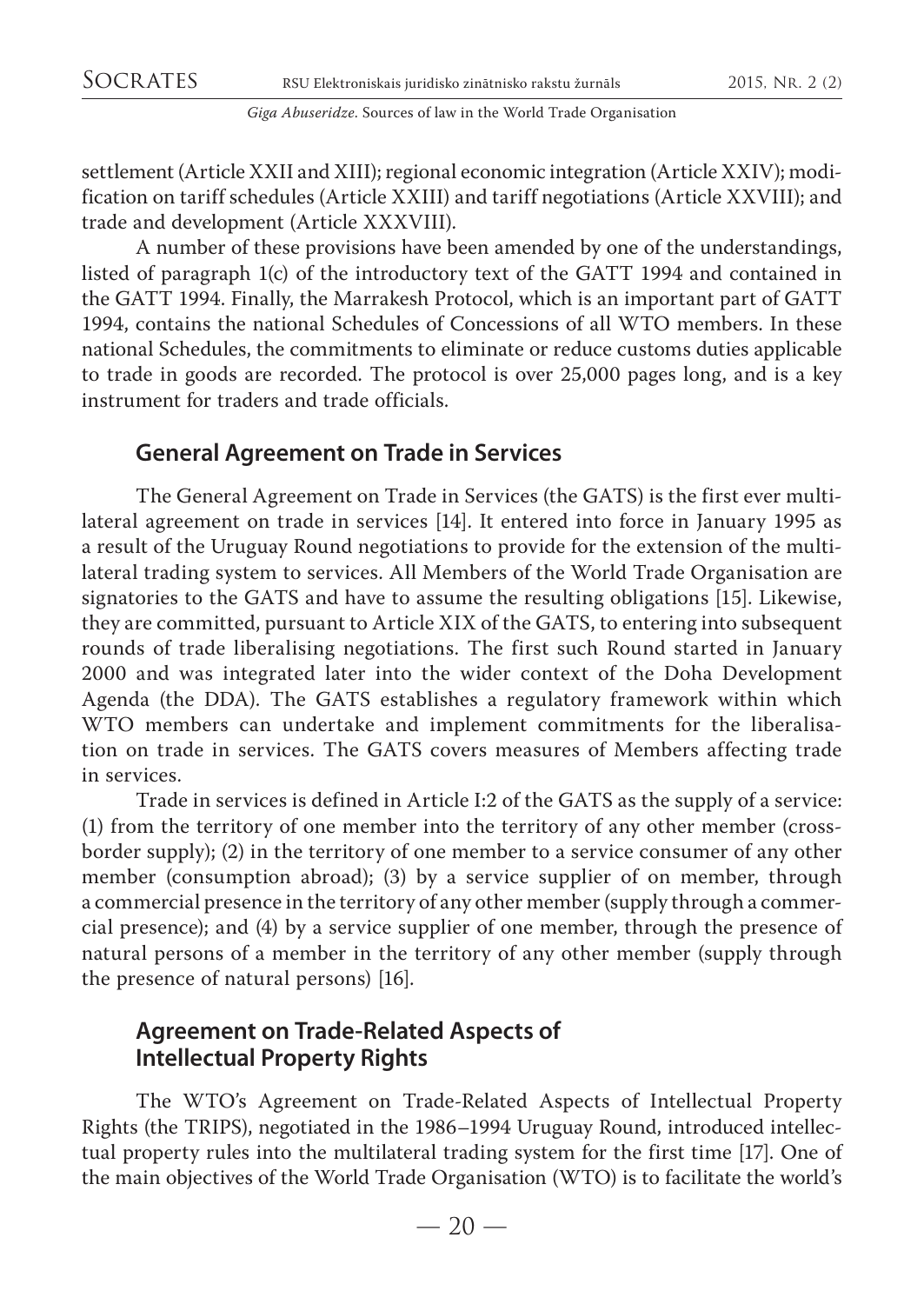trade and production. It enforces legally binding multilateral agreements on trade in goods, services, and trade-related aspects of intellectual property rights to manage global trade efficiently. At the end of the Uruguay Round of the General Agreement on Tariffs and Trade (the GATT) in 1994, the Trade Related Intellectual Property Rights (the TRIPS) agreement was implemented to regulate standards of Intellectual Property (the IP) regulations in the WTO member countries.

Economic theory suggests that intellectual property rights could either enhance or limit economic growth. However, evidence is emerging that stronger and more certain IPRs could increase economic growth and foster beneficial technical change, thereby improving development prospects (Maskus, 2000). Nevertheless, the significance of these growth effects would be dependent on the circumstances in each country. However, with the appropriate complementary policies and transparent regulation, the IPRs could play an important and positive role in promoting economic growth.

There are two central economic objectives of intellectual property protection. First, to promote investments in knowledge creation and business innovation by establishing exclusive rights to use and sell newly developed technologies, goods, and services. Second, to promote widespread dissemination of new knowledge by encouraging (or requiring) rights' holders to place their inventions and ideas on the market (Fink and Maskus, 2005) [18]. When there is a lack of intellectual property protection or weak intellectual property rights, firms are not willing to incur costs in research and commercialisation activities.

In economic terms, weak IPRs create a negative dynamic externality (Fink and Maskus, 2005), and fail to overcome the problems of uncertainty in R&D and risks in competitive appropriation that are inherent in private markets for information. In an economic context, it is socially efficient to provide a wide access to new technologies and products, when they are developed at marginal production costs. The IPR rules are important in-terms of encouraging creativity and innovation; to transfer technology on commercial terms to business enterprises in developing countries; to protect consumers by controlling the trade of counterfeit goods; and to improve international trade activities (WIPO, 2009). By strengthening the IPR regimes, either unilaterally or through adherence to the TRIPS agreement, developing countries attempt to attract greater inflow of technology. There are three interdependent channels through which technology is transferred across borders. These channels are international trade in goods, foreign direct investment (FDI) within multinational enterprises, and contractual licensing of technologies and trademarks to unaffiliated firms, subsidiaries, and joint ventures. Economic theory observes that technology transfers through each channel partly depend on local protection of the IPRs, albeit in complex and subtle ways (WIPO, 2009). Furthermore, countries with weak IPRs could be isolated from modern technologies and may be forced to develop technological knowledge using their own resources.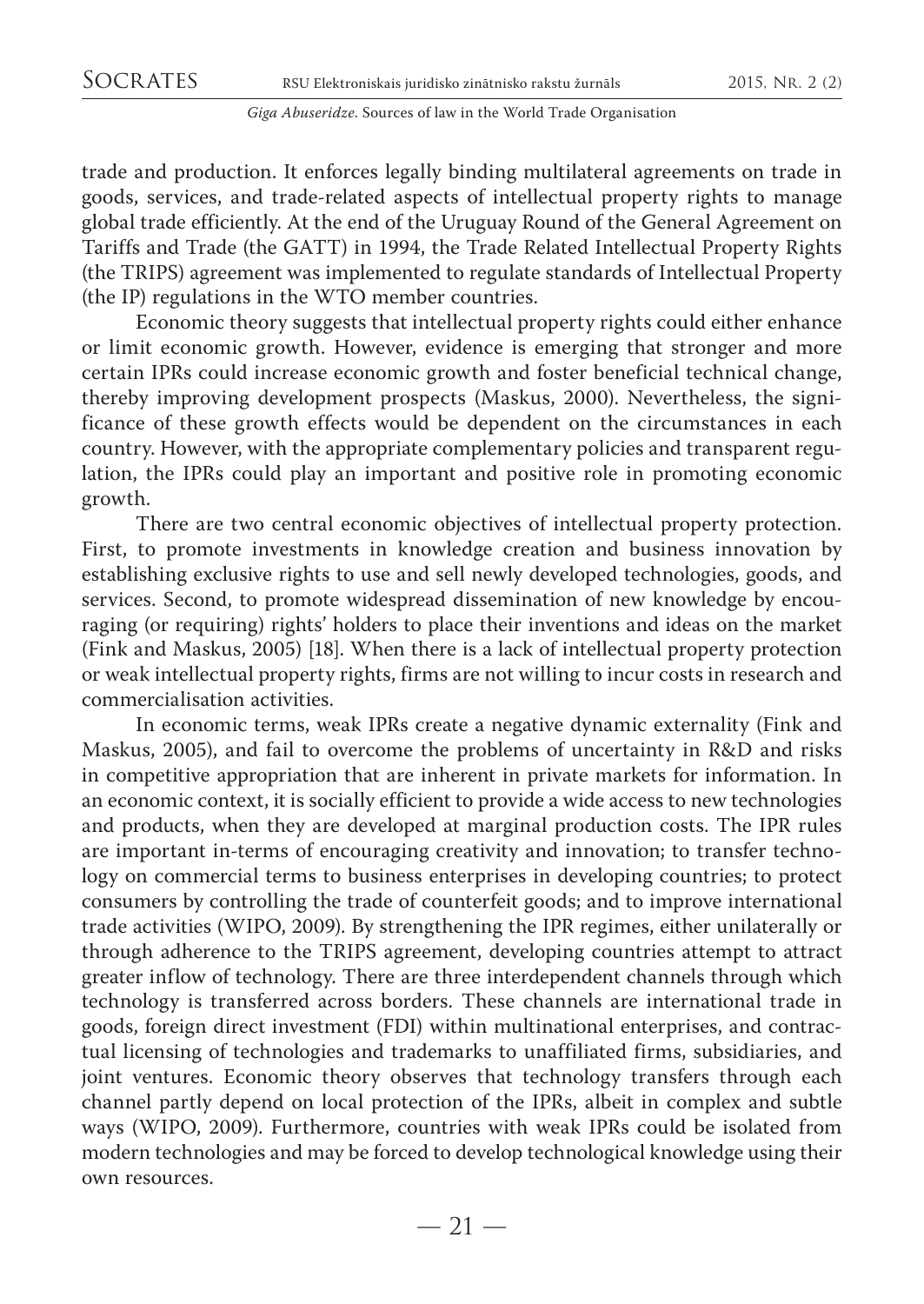## **Other Multilateral Agreements on Trade in Goods**

In addition to the GATT 1994, Annex 1A to the WTO agreement contains a number of other multilateral agreements on trade in goods.

These agreements include:

- 1) the Agreement on Agriculture [19], which requires the use of tariffs instead of quotas or other quantitative restrictions, imposes minimum market access requirements and provides for specific rules on domestic support and export subsidies in the agricultural sector;
- 2) The Agreement on the Application on the Sanitary and Phytosanitary Measures (The SPS Agreement), which regulates the use the WTO members of measures adopted to ensure food safety and protect the life and health of humans, animals and plants from pests and diseases;
- 3) the Agreement on Textiles and Clothing, which provided for the gradual elimination of quotas on textiles and clothing by January 1, 2005 (and is no longer in force);
- 4) the Agreement on Technical Barriers to Trade (the TBT agreement) which regulates the use by WTO Members of technical regulations and standards and procedures to test conformity with these regulations and standards;
- 5) the Agreement on Trade-Related Investment Measures (the TRIMS agreement), which provides that WTO members regulations dealing with foreign investments must respect the obligations in Article III (national treatment obligation) and Article XI (prohibition on quantitative restrictions) of the GATT 1994;
- 6) the Agreement of Implementation of Article VI of the General Agreement on Tariffs and Trade 1994 (the Anti-Dumping Agreement), which provides for detailed rules on the use of anti-dumping measures;
- 7) the Agreement of Implementation of Article VII of the General Agreement on Tariffs and Trade 1994 (the Customs Valuation Agreement), which sets out in detail the rules to be used by national customs authorities for valuing good for customs purposes;
- 8) the Agreement on Preshipment Inspection, which regulates activities relating to the verification of the quality, the quantity, the price and the customs classification of goods to be exported;
- 9) the agreement on Rules of Origin, which provides for negotiations aimed at the harmonisation of non-preferential rules of origin, sets out disciplines to govern the application of these rules of origin, both during and after the negotiation on harmonization, and sets out disciplines applicable to preferential rules of origin;
- 10) the agreement on Import Licensing Procedures, which sets out rules on the use of import licensing procedure;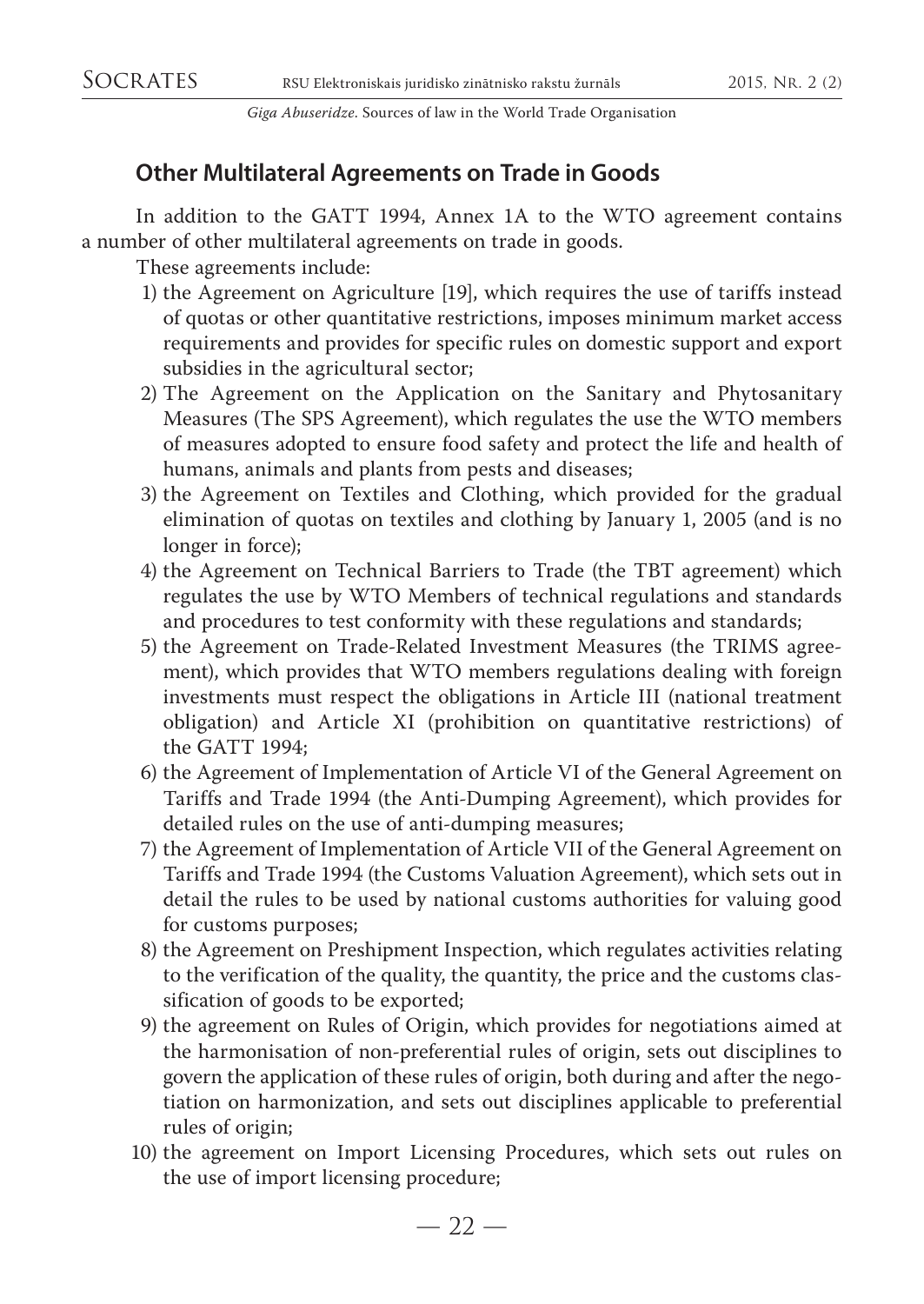- 11) the Agreement on Subsidies and Countervailing Measures (the ASCM agreement), which provides for detailed rules on subsidies and the use of countervailing measures;
- 12) the Agreement on Safeguards, which provides for detailed rules on the use of safeguard measures and prohibits the use of voluntary export restraints.

Most of this multilateral agreement on trade in goods provide for rules that are more detailed than, and sometimes possible in conflict with, the rules contained in the GATT 1994. The interpretative note to annex 1A addresses the relationship between the GATT 1994 and the other multilateral agreements on trade in goods. It states: "In the event of conflict between a provision of the General Agreement on Tariffs and Trade 1994 and provision on another agreement in annex 1A to the Agreement Establishing the World Trade Organisation (referred to in the agreement in annex 1A as the WTO agreement), the provision of the other agreements shall prevail to the extent of the conflict" [20].

However, it is only where a provision of the GATT and a provision of another multilateral agreement on trade in goods are in conflict that the provision of the latter will prevail. Provisions are in conflict where adherence to the one provision will necessarily lead to a violation of the other provision and the provisions cannot, therefore, be read as complementing each other. While it is undisputed that a conflict exists when one provision requires what another provision prohibits, international lawyers tend to disagree pm whether such a conflict may exist where one provision expressly permits what another provision prohibits.

### **Conclusion**

International trade law is a very complex and an ever expanding area. There are four levels of international trade relationships: unilateral measures (national law), bilateral relationships (Canada-United States Free Trade Agreement), plurilateral agreements and multilateral arrangements (the GATT/the WTO). The principal source of the WTO is the the WTO agreement in force since January 11, 1995. The WTO agreement is the short agreement establishing the WTO but contains, in its annexes, a significant number of agreements with substantive and procedural provisions, such as the GATT 1994, the GATTs, the TRIPS, agreement and the DSU.

However, the WTO agreement is not the only source of the WTO law. The WTO dispute settlement reports, acts of WTO bodies, agreements concluded in the context of the the WTO, customary international law, general principle of law, other international agreements, subsequent practice of the WTO members, teaching of the most highly qualified publicists and the negotiations history may all, to varying degrees, be sources of the WTO law. It is necessary to now, that not all of these elements of the WTO law are of the same nature or on the same legal footing. Some sources, such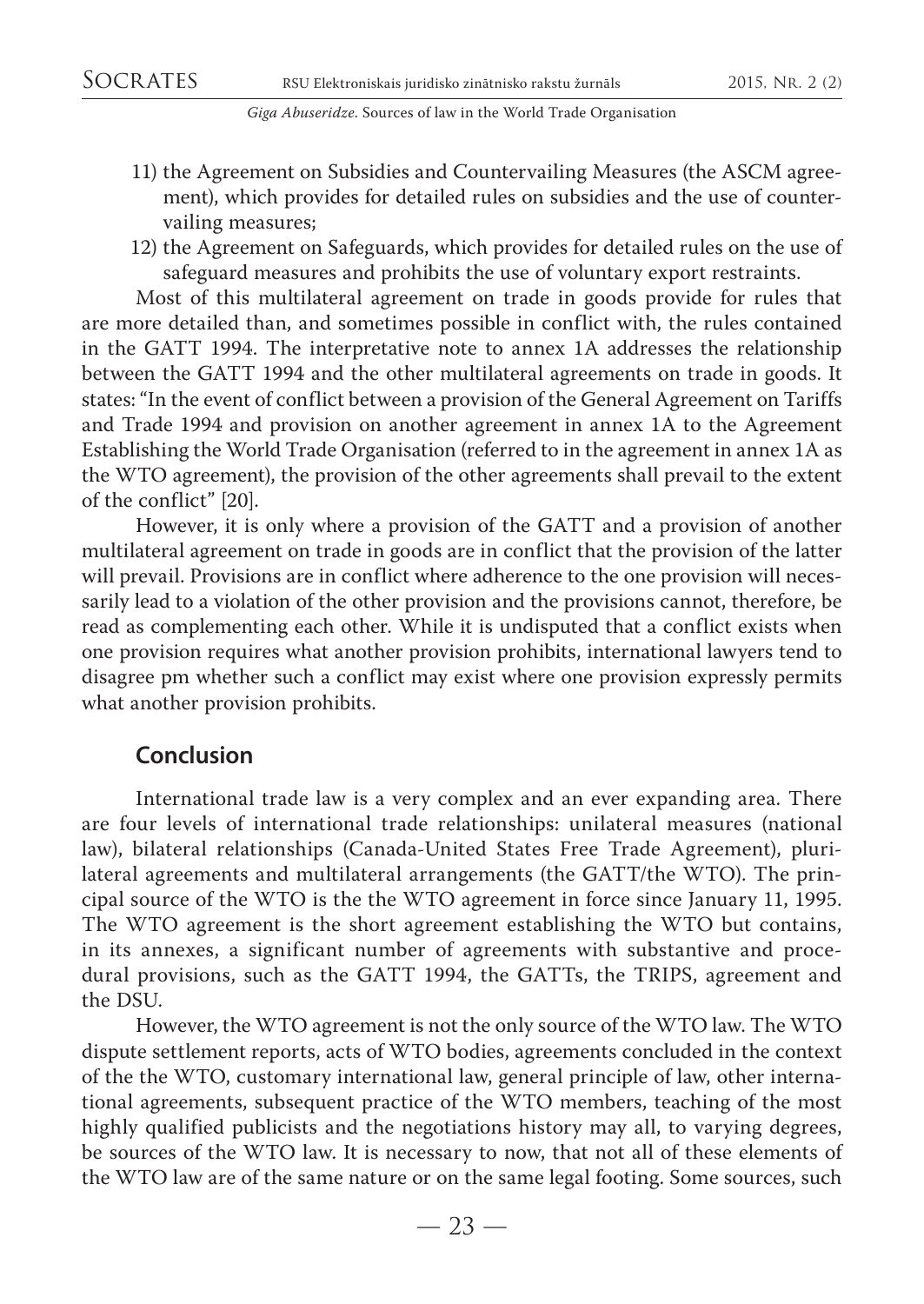as the WTO agreement and most of the agreements annexed to it, provide for specific legal rights and obligations for the WTO members that these members can enforce through WTO dispute settlement.

Other sources, such as the WTO dispute settlement reports, general principles of law, customary international law and non-WTO agreements do not provide for specific, enforceable rights and obligations but they do clarify and define the law that applies between the WTO members on WTO matters. So I want to note, that all multilateral WTO agreements apply equally and are equally binding to all WTO Members.

All multilateral WTO agreements, regulations and its sources apply equally and are equally binding to all WTO members, but it is very important how countries perform these regulations, and, to the author's concern, this is one of the most problematic issue in the WTO.

## **Pasaules Tirdzniecības organizācijas tiesību avoti**

### **Kopsavilkums**

Pasaules Tirdzniecības organizācijas (PTO) tiesību akti atbilst starptautisko tiesību standartiem; tie ir plašs un sarežģīts tiesību aktu kopums. Rakstā apskatīti PTO tiesību avoti. Galvenais PTO tiesību avots ir Marakešas līgums par Pasaules Tirdzniecības organizācijas izveidošanu. Tas noslēgts 1995. gada 15. aprīlī. Publikācijas autors iepazīstina ar vairākiem PTO tiesību avotiem, piemēram, – Marakešas līgumu par Pasaules Tirdzniecības organizācijas izveidošanu; ar Vispārējo vienošanos par tarifiem un tirdzniecību; Vispārējo vienošanos par pakalpojumu tirdzniecību; Līgumu par ar tirdzniecību saistītām intelektuālā īpašuma tiesībām un citiem daudzpusējiem nolīgumiem par preču tirdzniecību.

**Atslēgvārdi:** Pasaules Tirdzniecības organizācija, Vispārējā vienošanās par tarifiem un tirdzniecību, Līgums par ar tirdzniecību saistītajām intelektuālā īpašuma tiesībām, Nolīgums par tekstilizstrādājumiem un apģērbu, Līgums par ar tirdzniecību saistīto investīciju pasākumiem.

#### **References**

- 1. Palmeter N. D. and Mavroidis P. C. The WTO Legal System: Sourcies of Law. *Am. J. Int'l L.*, 1998; 92: 398.
- 2. Statute of international court justice, 26 June 1945, 59 Sta. 1055, T.S No. 993 (1945). Available at: www.icj-cij.org/icjwww/ibasicdocuments/ibasictext/ibasicstatute.htm
- 3. ICJ state Art. 38 (1). See, e.g., Ian Brownlie. *Principles of Public International Law, 15*. 5th ed. 1998.
- 4. Appellate Body report, Japan-Alcoholic beverages, at Part G, para. 1.